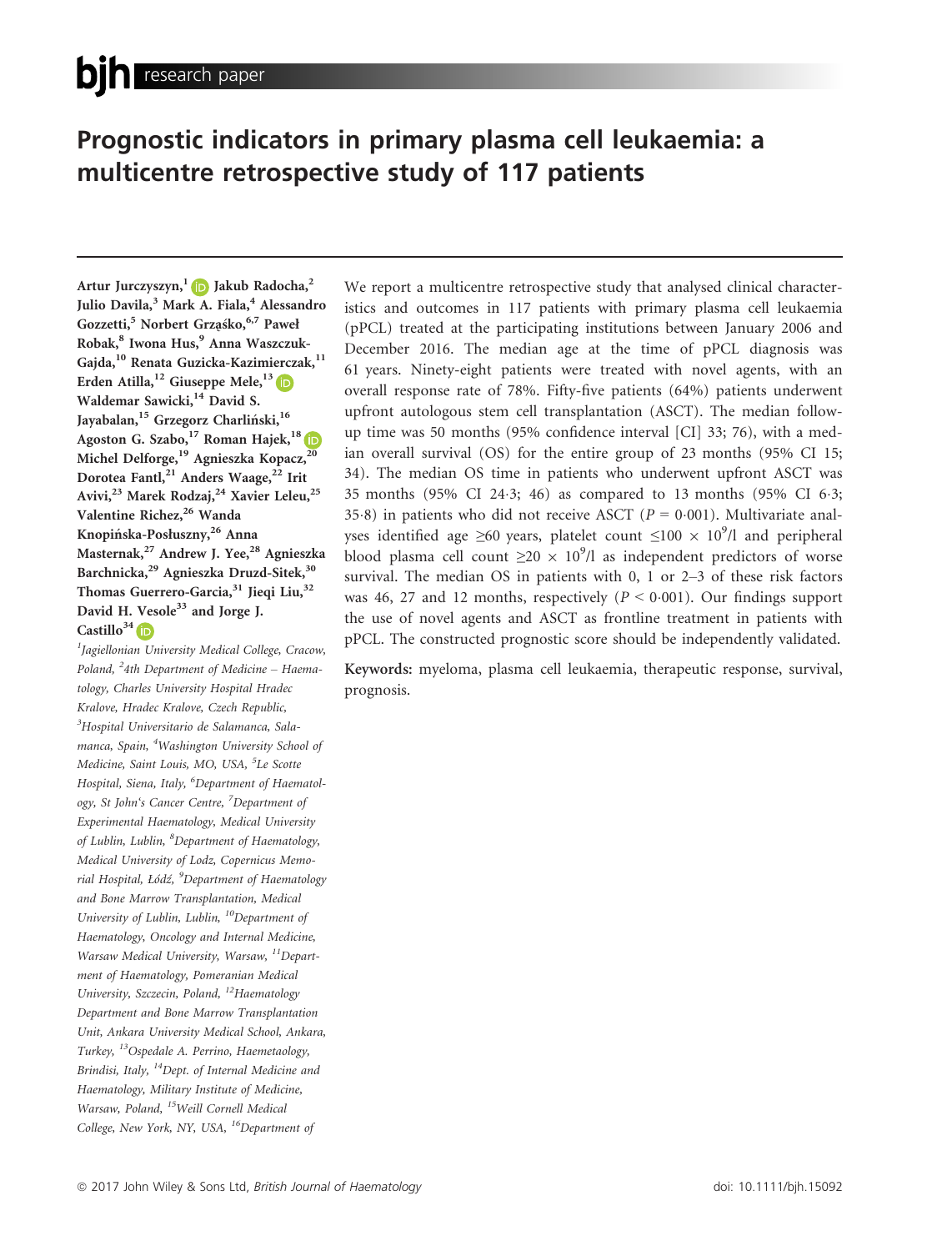Haematology, Nicolaus Copernicus Hospital, Torun, Poland, 17Department of Medicine, Section of Haematology, Vejle, Denmark, <sup>18</sup>University Hospital Ostrava and Faculty of Medicine, University of Ostrava, Ostrava, Czech Republic, 19Department of Haematology, UZ Leuven, Leuven, Belgium, 20Department of Haematology, University of Rzeszów, Rzeszów, Poland, <sup>21</sup>Seccion Hematologia Adultos, Hospital Italiano de Buenos Aires, Buenos Aires, Argentina, 22Norwegian University of Science and Technology, Trondheim, Norway, 23Tel Aviv Medical Centre, Tel Aviv, Israel, <sup>24</sup>Department of Haematology, State Hospital, Cracow, Poland, <sup>25</sup>Service d'Hematologie CHU, Hopital de la Miletrie, Poitiers, France, 26Ministry of Interior Hospital in Olsztyn with Warmia and Masuria Oncology Centre, Olsztyn, Poland, 27Department of Haematology, State Hospital, Opole, Poland, <sup>28</sup>Massachusetts General Hospital Cancer Center, Harvard Medical School, Boston, MA, USA, <sup>29</sup>Department of Doctoral Studies, School of Public Health in Bytom, Medical University of Silesia, Katowice, Poland, <sup>30</sup>Maria Sklodowska-Curie Institute – Oncology Centre, Warsaw,Poland, <sup>31</sup>Division of Hematology and Oncology, Dana-Farber Cancer Institute at St. Elizabeth's Medical Center, Brighton, MA, USA, <sup>32</sup>Rutgers New Jersey Medical School, Newark, NJ, USA, <sup>33</sup>John Theurer Cancer Center at Hackensack University Medical Center, Hackensack, NJ, USA and 34Dana-Farber Cancer Institute, Harvard Medical School, Boston, MA, USA

Received 13 August 2017; accepted for publication 8 November 2017 Correspondence: Artur Jurczyszyn, Jagiellonian University Medical College, Department of Haematology, 17 Kopernika Str., 31-501 Cracow, Poland. E-mail: mmjurczy@cyf-kr.edu.pl

Plasma cell leukaemia (PCL) is a rare and aggressive disease associated with malignant proliferation of plasma cells (PCs) in the blood and bone marrow (Noel & Kyle, 1987), which was first described more than a century ago (Gluzinski & Reichenstein, 1907). Current diagnostic criteria of PCL include absolute number of circulating PCs exceeding  $2.0 \times 10^9$ /l or PC proportion >20% of the total leucocyte count (Jimenez-Zepeda & Dominguez, 2006). The overall incidence of PCL is very low, estimated at 0.04 cases per 100 000 per year (Fernández de Larrea et al, 2013). PCL can develop de novo, as primary PCL (pPCL), or evolve as a

complication of late-stage multiple myeloma (MM), when it is referred to as secondary PCL (sPCL). The relative frequencies of pPCL and sPCL are estimated at 60–70% and 30–40%, respectively (Jurczyszyn et al, 2011).

With conventional chemotherapy, the survival of patients with pPCL is poor, with most of them dying within 1 year of diagnosis (Gonsalves et al, 2014; Royer et al, 2016). However, data from several single-institution retrospective studies and prospective trials suggest that upfront incorporation of novel agents and haematopoietic stem cell transplantation may positively impact response and survival in pPCL patients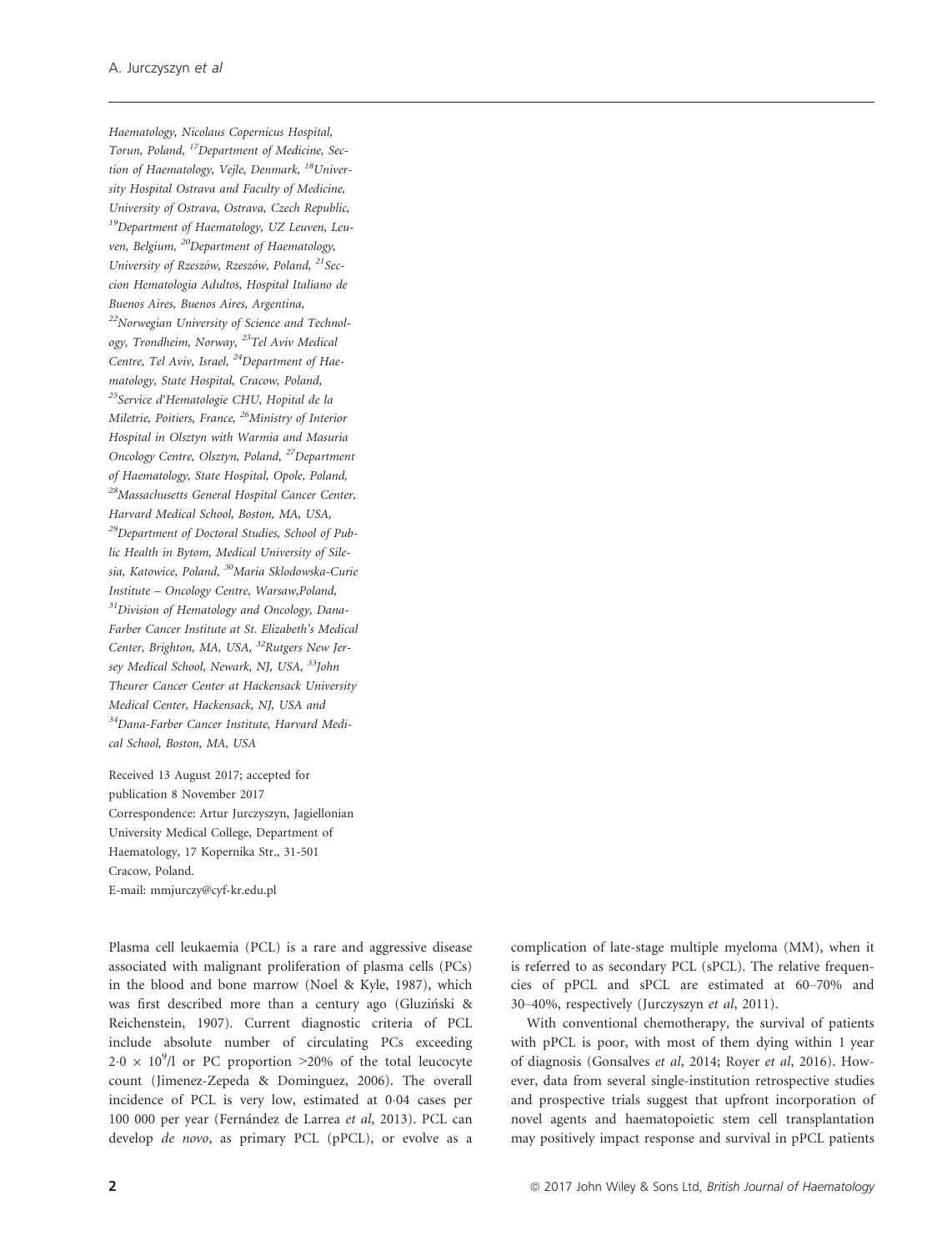(Mahindra et al, 2012; Reece et al, 2013; Musto et al, 2014; Royer et al, 2016). Due to the relative rarity of this condition, information about the clinical presentation and outcomes of pPCL is quite limited and originates primarily from retrospective single-institution series (Colovic et al, 2008; Tiedemann et al, 2008; Peijing et al, 2009; Pagano et al, 2011; Fernández de Larrea et al, 2013).

The aim of this multicentre retrospective study was to analyse the clinical characteristics, outcomes and prognostic factors in 117 patients with pPCL treated in the era of novel agents.

## Materials and methods

#### Case selection

Between January 2006 and December 2016, patients with a pathological diagnosis of pPCL were identified from the medical records at the participating institutions. The diagnosis of pPCL was defined as an absolute PC count  $\geq 2 \times 10^9$ /l or PC proportion >20% of the total white blood cell (WBC) count in a patient meeting the diagnostic criteria for multiple myeloma who had not been previously treated. The study protocol was reviewed and approved by the Institutional Review Board of each participating institution.

#### Data analysis

Clinical data were gathered from the medical records of patients meeting the inclusion criteria. The analysed parameters included age at diagnosis of pPCL, sex, paraprotein isotype, WBC count, platelet count, peripheral blood PC count, haemoglobin concentration and serum lactate dehydrogenase (LDH) level, International Scoring System (ISS), peripheral blood PC immunophenotype (CD117, CD56, CD45, CD38, CD138, CD20 and CD19 expression) and presence of cytogenetic abnormalities determined by means of fluorescence in situ hybridisation [FISH; del13q, del17p, t(11;14), t(14;16),  $t(4;14)$ , gain 1q and  $t(14;20)$ ] in bone marrow and/or circulating PCs, anti-pPCL treatments, therapeutic responses and overall survival (OS). Complex cytogenetics was defined as the presence of at least three cytogenetic abnormalities. Response to therapy was classified as complete response (CR), very good partial response (VGPR), partial response (PR) and no response (NR, both stable and progressive disease) (Durie et al, 2006). OS was defined as the time in months from pPCL diagnosis to last follow-up or death.

#### Statistical analysis

The chi-square and the rank-sum tests were used to compare categorical and continuous variables, respectively. For the survival analysis, the Kaplan–Meier method was used to generate survival curves, which were then compared using the log-rank test. The Cox proportional-hazard regression method was used to fit univariate and multivariate survival models for OS, the results of which are reported as hazard ratio (HR) with 95% confidence intervals (CI). Variables with >50% of missing data were not included in the survival analyses. Variables with significant P-values in the univariate analysis were then included in the multivariate analysis. All reported P-values are two-sided, and were considered significant if less than 0.05. Calculations and graphics were obtained using STATA SE 131 (StataCorp, College Station, TX, USA).

## Results

One hundred and seventeen patients with an established diagnosis of pPCL were included in the analysis. The median age at the time of pPCL diagnosis was 61 years (range: 27– 85 years). The median WBC count was  $16.5 \times 10^9$ /l  $(0.9-12.4 \times 10^9)$ , the median haemoglobin was 91 g/l (31-163 g/l), the median platelet count was  $101 \times 10^9$ /l (9- $290 \times 10^9$ /l), the median PC count was  $5.7 \times 10^9$ /l (0.6– 81.6  $\times$  10<sup>9</sup>/l) and the median PC percentage in peripheral blood was 40% (10–100%). Categorized clinical characteristics of the study subjects are listed in Table I.

At the time of pPCL diagnosis, 85/85 (100%) patients tested were positive for CD38/CD138 expression and 39/75 (52%) were positive for CD56 expression. t (11;14) was

Table I. Selected clinical characteristics of 117 patients with primary plasma cell leukaemia.

| Characteristic                                                | $n/N$ (%)    |
|---------------------------------------------------------------|--------------|
| Age $\geq 60$ years                                           | 64/117 (55%) |
| Male sex                                                      | 47/117 (40%) |
| $WBC > 15 \times 10^9/l$                                      | 61/117 (52%) |
| Haemoglobin $\leq 10$ g/dl                                    | 94/117 (80%) |
| Platelet count $\leq 100 \times 10^9/l$                       | 57/117 (49%) |
| Plasma cell count (peripheral blood) $\geq 20 \times 10^9$ /l | 16/117 (14%) |
| Plasma cell percentage (peripheral blood) $\geq 40\%$         | 57/117 (49%) |
| Elevated LDH level                                            | 63/94 (67%)  |
| Paraprotein isotype                                           |              |
| IgG                                                           | 52/115 (45%) |
| Light chain only                                              | 34/115 (30%) |
| IgA                                                           | 17/115 (15%) |
| Non-secretory                                                 | 11/115 (10%) |
| Biclonal                                                      | $1/115(1\%)$ |
| Region                                                        |              |
| Europe                                                        | 70/117 (60%) |
| <b>United States</b>                                          | 32/117 (27%) |
| Other*                                                        | 15/117 (13%) |
| Year of diagnosis                                             |              |
| 2006-2010                                                     | 34/117 (29%) |
| $2011 - 2016$                                                 | 83/117 (71%) |

WBC, white blood cell count; LDH, lactate dehydrogenase.

\*Other includes Brazil ( $n = 6$ ), Israel ( $n = 4$ ), Turkey ( $n = 3$ ), Australia ( $n = 1$ ) and Argentina ( $n = 1$ ).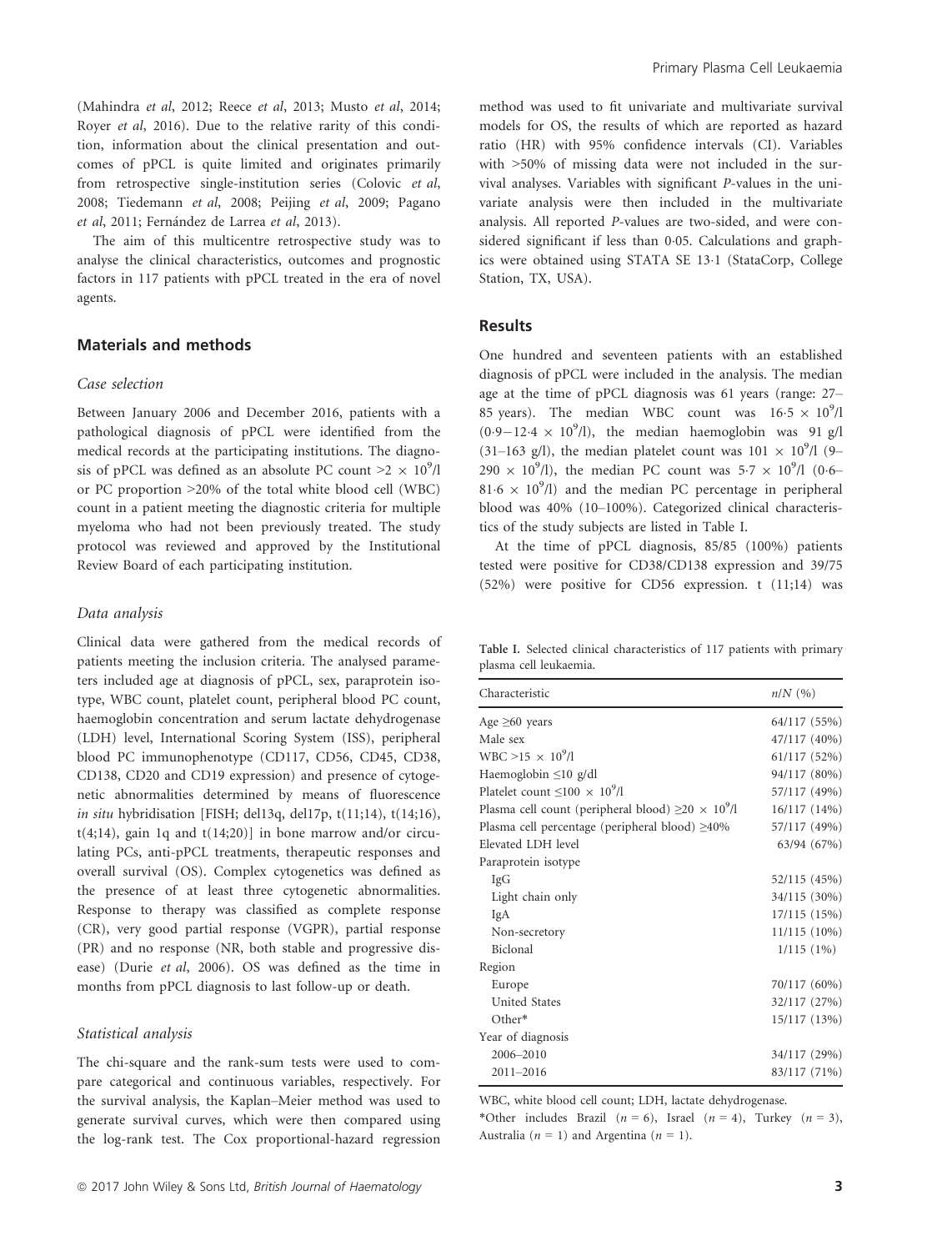identified in 13/65 (20%) study subjects, and complex cytogenetics in 14/65 (22%). Selected pathological characteristics of the patients are shown in Table II.

Data on treatment was available from 106 patients, of which 98 were treated with novel agents (immunomodulators and/or proteasome inhibitors, alone or combined with conventional chemotherapy). CR, VGPR, PR and NR rates were 21%, 22%, 36% and 22%, respectively, with an overall response rate (ORR) of 78%. Fifty-five patients (64%) underwent upfront autologous stem cell transplantation (ASCT) and 3 (5%) who received tandem ASCT. Sixteen patients (94%) who achieved CR before ASCT remained in CR after ASCT and 1 (6%) progressed. Four patients (33%) with VGPR before ASCT attained CR, five (42%) remained in VGPR, and three (25%) progressed. Seven patients (37%) who obtained PR before ASCT achieved CR and 5 (26%) reached VGPR, 3 (16%) remained in PR and 4 (21%) progressed. Two patients did not respond before ASCT; 1 (50%) achieved PR and 1 (50%) progressed. Overall, 75% of patients either maintained or deepened their response by undergoing ASCT following induction therapy. Response rates to induction therapy and ASCT are shown in Table III. Twelve patients (22%) underwent allogeneic stem cell transplantation (alloSCT), four of which were performed as firstline therapy. All were in CR and maintained the CR after alloSCT. Three are alive and 1 died of pulmonary graftversus-host disease. Eight patients underwent alloSCT as second line, of which 5 relapsed and died of progressive disease.

The median follow-up time was 50 months (95% CI 33; 76). There were 74 deaths (61%), and the median OS for the entire group was 23 months (95% CI 15; 34) (Fig 1A). The estimated 5-year OS rate was 20% (95% CI 12%, 31%).

Table II. Selected pathological characteristics of 117 patients with primary plasma cell leukaemia.

| Flow cytometry            | Positive/tested (%) |
|---------------------------|---------------------|
| CD38/CD138 expression     | 84/85 (99%)         |
| CD56 expression           | 39/75 (52%)         |
| CD45 expression           | 29/63 (46%)         |
| CD117 expression          | 7/17(41%)           |
| CD20 expression           | 16/58 (28%)         |
| CD19 expression           | $0/14(0\%)$         |
| Cytogenetic abnormalities | Positive/tested (%) |
| del13q                    | $31/65$ (48%)       |
| del17p                    | $22/65$ (34%)       |
| t(11;14)                  | $13/65$ $(20\%)$    |
| t(14;16)                  | $13/65$ $(20\%)$    |
| t(4;14)                   | 13/65 (20%)         |
| Gain 1q                   | 11/65 (17%)         |
| t(14;20)                  | $0/65(0\%)$         |
| Poor risk*                | 38/65 (58%)         |
| Complex cytogenetics†     | 14/65 (22%)         |

\*Includes del17p,  $t(4;14)$  and  $t(14;16)$ .

†Defined as 3 or more cytogenetic abnormalities.

pPCL patients were categorized in 5 groups according to PC count:  $0-5 \times 10^9$ /l,  $6-10 \times 10^9$ /l,  $11-15 \times 10^9$ /l,  $16 20 \times 10^9$ /l and >20  $\times 10^9$ /l. Using the group with PC count 0–5  $\times$  10<sup>9</sup>/l, PC count >20  $\times$  10<sup>9</sup>/l was the only category associated with a worse outcome. Median OS in patients younger than 60 years and those aged  $\geq 60$  years was 36 months (95% CI 23; 54) and 16 months (95% CI 9; 23), respectively (Fig 1B). Median OS in subjects with platelet counts up to  $100 \times 10^9$ /l and  $>100 \times 10^9$ /l was 16 months (95% CI 9; 23) and 34 months (95% CI 23; 53), respectively (Fig 1C), and median OS in those with a platelet count less than  $20 \times 10^9$ /l and  $\geq 20 \times 10^9$ /l peripheral blood PCs in amounted to 31 months (95% CI 16; 36) and 19 months (95% CI 8; 23), respectively (Fig 1D).

Age  $\geq 60$  years, platelet count  $\leq 100 \times 10^9$ /l and PC count in peripheral blood  $\geq 20 \times 10^9$ /l were associated with worse survival on both univariate and multivariate Cox regression analyses. Complete prognostic modelling is shown in Table IV. We evaluated collinearity between age, haemoglobin, platelet count, PC count and PC percentage as continuous variables using the variance inflation factor (VIF). All mean VIF values were <10, arguing against the presence of collinearity between these factors. Although CD20 expression was shown to be associated with worse OS on univariate analysis, this variable was not included in the multivariate model because CD20 expression status was available in less than 50% of the study subjects.

The three independent predictors of worse OS, i.e., age ≥60 years, platelet count ≤100  $\times$  10<sup>9</sup>/l, and peripheral blood PCs  $\geq$ 20 × 10<sup>9</sup>/l, had similar HRs and were used to develop a pPCL Prognostic Index (PCL-PI) by assigning 1 point per adverse prognostic factor. Our series included 26 patients (22%) with 0 risk factors, 51 (44%) with 1 risk factor and 40 (34%) with 2–3 risk factors. Median OS in patients with one risk factor (27 months, 95% CI 14; 41) and 2–3 risk factors (12 months, 95% CI 6; 20) was significantly worse than in those with no risk factors (46 months, 95% CI 33; not reached) (Fig 2). When compared with patients with a PCL-PI of 0, patients with PCL-PIs of 1 and 2–3 had HR 2.19 (95% CI 1.08–4.43;  $P = 0.03$ ) and HR 5.78 (2.78012.0;  $P < 0.001$ ), respectively. Internal validation of the PCL-PI was performed using the bootstrap method with 200 replications, which showed similar results. Patients with PCL-PIs of 1 and 2-3 had HR 2.19 (95% CI 1.02-4.69;  $P = 0.04$ ) and HR 5.79 (95% CI 2.82–11.9;  $P < 0.001$ ), respectively, when comparing with PCL-PI 0.

The median OS in patients who underwent upfront ASCT was 35 months (95% CI 243; 46) as compared to 13 months (95% CI 63; 358) in patients who did not undergo ASCT (Log-rank  $P < 0.001$ ). Cox regression analysis evaluating ASCT in first remission as a time-varying covariate and adjusted for the PCL-PI showed a trend towards a beneficial effect on the survival in pPCL patients (HR =  $0.98$ ,  $95\%$  CI 0.96, 1.00,  $P = 0.1$ ). In a subset analysis, ASCT in first remission appeared beneficial in the PCL-PI 1 group (HR 0.96, 95% CI 0.92, 1.00;  $P = 0.05$ ) but not in the PCL-PI 0 (HR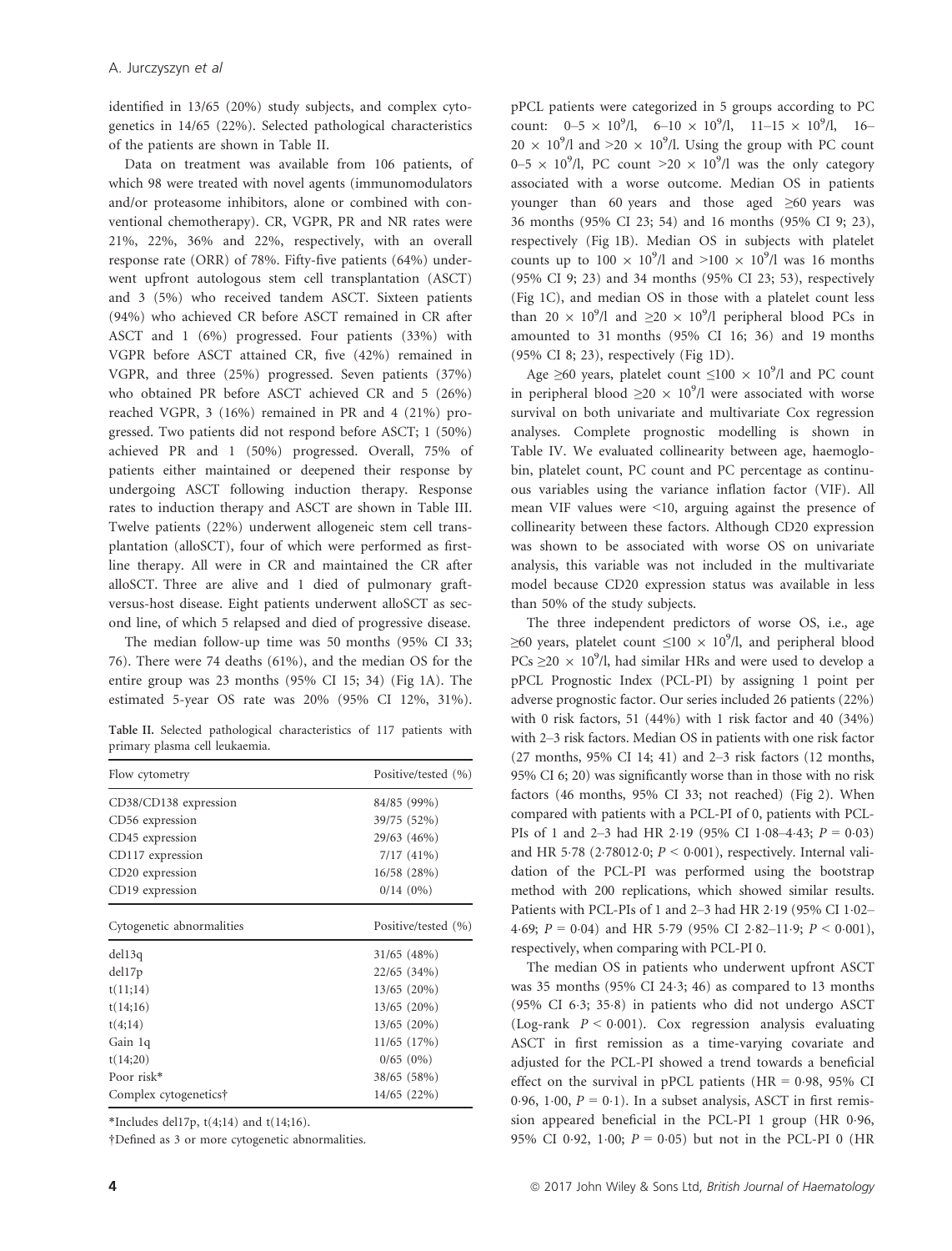Table III. Frontline treatment and response in 106 patients with primary plasma cell leukaemia who received frontline treatment and were evaluable for response.

| Treatment             | Number (%) | CR(%)       | VGPR $(%)$  | PR (%)    | NR(%)     |
|-----------------------|------------|-------------|-------------|-----------|-----------|
| Chemotherapy only     | $8(8\%)$   | $1(12.5\%)$ | $1(12.5\%)$ | $4(50\%)$ | 2(25%)    |
| PI only               | 7(7%)      | $0(0\%)$    | 3(43%)      | $1(14\%)$ | 3(43%)    |
| IMID only             | $2(2\%)$   | $1(50\%)$   | $0(0\%)$    | $1(50\%)$ | $0(0\%)$  |
| Chemotherapy-PI       | 48 (45%)   | 12 (25%)    | 9(19%)      | 17 (35%)  | 10(21%)   |
| Chemotherapy-IMID     | 17(16%)    | 1(6%)       | 3(18%)      | 8(47%)    | 5(29%)    |
| PI-IMID               | 15 (14%)   | 2(13%)      | 4(27%)      | $6(40\%)$ | $3(20\%)$ |
| Chemotherapy-PI-IMID  | 9(8%)      | 5(56%)      | 3(33%)      | $1(11\%)$ | $0(0\%)$  |
| Single therapy        | 17(16%)    | 2(12%)      | 4(24%)      | 6(35%)    | 5(29%)    |
| Double therapy        | 80 (75%)   | 15(19%)     | 16(20%)     | 31 (39%)  | 18 (23%)  |
| Triple therapy        | 9(8%)      | 5(56%)      | 3(33%)      | $1(11\%)$ | $0(0\%)$  |
| Prior to upfront ASCT | 50 (47%)   | 17 (34%)    | 12 (24%)    | 19 (38%)  | $2(4\%)$  |
| After upfront ASCT    | 50 (47%)   | 27 (54%)    | 11 (22%)    | 4(8%)     | 8(16%)    |
|                       |            |             |             |           |           |

ASCT, autologous stem cell transplant.; CR, complete response; IMID, immunomodulator; PI, proteasome inhibitor; PR, partial response; NR, no response; VGPR, very good partial response.

| Table IV. Univariate and multivariate analyses<br>for overall survival in patients with primary<br>PCL. | Univariate analysis                       |                        | Multivariate analysis |                           |         |
|---------------------------------------------------------------------------------------------------------|-------------------------------------------|------------------------|-----------------------|---------------------------|---------|
|                                                                                                         | Variable                                  | HR (95% CI)            | $P$ -value            | HR (95% CI)               | P-value |
|                                                                                                         | Age $\geq 60$ years                       | $2.32(1.41-3.83)$      | 0.001                 | $2.50(1.51-4.12)$         | < 0.001 |
|                                                                                                         | Male sex                                  | $1.01(0.61-1.66)$      | 0.98                  |                           |         |
|                                                                                                         | WBC $\geq$ 15 $\times$ 10 <sup>9</sup> /l | $1.34(0.83 - 2.17)$    | 0.23                  |                           |         |
|                                                                                                         | Haemoglobin $\leq 10$ g/dl                | $1.50(0.76-2.96)$      | 0.24                  |                           |         |
|                                                                                                         | Platelet count $\leq 100 \times 10^9/l$   | $2.09(1.28-3.41)$      | 0.003                 | $2.08(1.27-3.42)$         | 0.004   |
|                                                                                                         | Plasma cell count $>20 \times 10^{9}/l$   | $1.92(1.01-3.68)$      | 0.04                  | $2.33(1.20-4.56)$         | 0.01    |
|                                                                                                         | Plasma cell percentage $\geq 40\%$        | $1.05(0.64-1.71)$      | 0.85                  |                           |         |
|                                                                                                         | Elevated LDH level                        | $1.26(0.69-2.28)$      | 0.45                  |                           |         |
|                                                                                                         | Non-IgG isotype                           | $1.09(0.67-1.76)$      | 0.73                  |                           |         |
|                                                                                                         | ISS stage 3 vs. ISS stage 2               | $0.84(0.46-1.53)$      | 0.57                  |                           |         |
|                                                                                                         | CD56 expression                           | $0.89(0.48-1.65)$      | 0.71                  |                           |         |
|                                                                                                         | CD20 expression                           | $2.64$ $(1.19 - 5.84)$ | 0.02                  | Not included <sup>*</sup> |         |
|                                                                                                         | Poor cytogenetics                         | $1.78(0.86 - 3.68)$    | 0.12                  |                           |         |
|                                                                                                         | Complex cytogenetics                      | $1.67(0.83 - 3.34)$    | 0.15                  |                           |         |
|                                                                                                         | Years 2011-2016                           | $0.63(0.38-1.05)$      | 0.08                  |                           |         |
|                                                                                                         |                                           |                        |                       |                           |         |

95% CI, 95% confidence interval; HR, hazard ratio; IgG, immunoglobulin G; ISS, International Staging System; LDH, lactate dehydrogenase; WBC, white blood cell count. Region and year of diagnosis were not included in the survival analysis. \*CD20 expression status was available in less than 50% of the subjects.

0.97, 95% CI 0.94, 1.01;  $P = 0.13$  or PCL-PI 2-3 groups (HR 1.02, 95% CI 0.96, 1.10;  $P = 0.41$ ).

The median follow-up in patients who received single, double and triple therapy was 108 (95% CI 20; -), 51 (95% CI 43; 74) and 13 months (95% CI 5; 32), respectively. Median OS in patients treated with a single therapy was 27 months (95% CI 109; 453), and 1- and 2-year OS rates were 77% (95% CI 50; 90) and 58% (95% CI 31; 77), respectively. Median OS in the subset of patients who received a double therapy was 23 months (95% CI 154; 326), with 1- and 2-year OS rates of 69% (95% CI 58; 78) and 46% (95% CI 34; 57), respectively. Due to small sample size, we were unable to estimate median OS in patients treated with a triple therapy. However, 1- and 2-year OS rates in this subset were 89% (95% CI 43; 98) and 71% (95% CI 23; 92), respectively. Cox regression analysis did not show a survival benefit associated with the use of a double or triple therapy when compared with single therapy (double therapy:  $HR = 1.07$ , 95% CI 0.57; 2.01,  $P = 0.82$ ; triple therapy: HR = 0.45, 95% CI 0.10–2.03,  $P = 0.30$ ).

# **Discussion**

The results of our retrospective study suggest a high response rate to novel agents in patients with pPCL. Additionally, the use of ASCT following induction therapy appears associated with deeper response and an improved survival. Our study also suggests the adverse prognostic value of older age, lower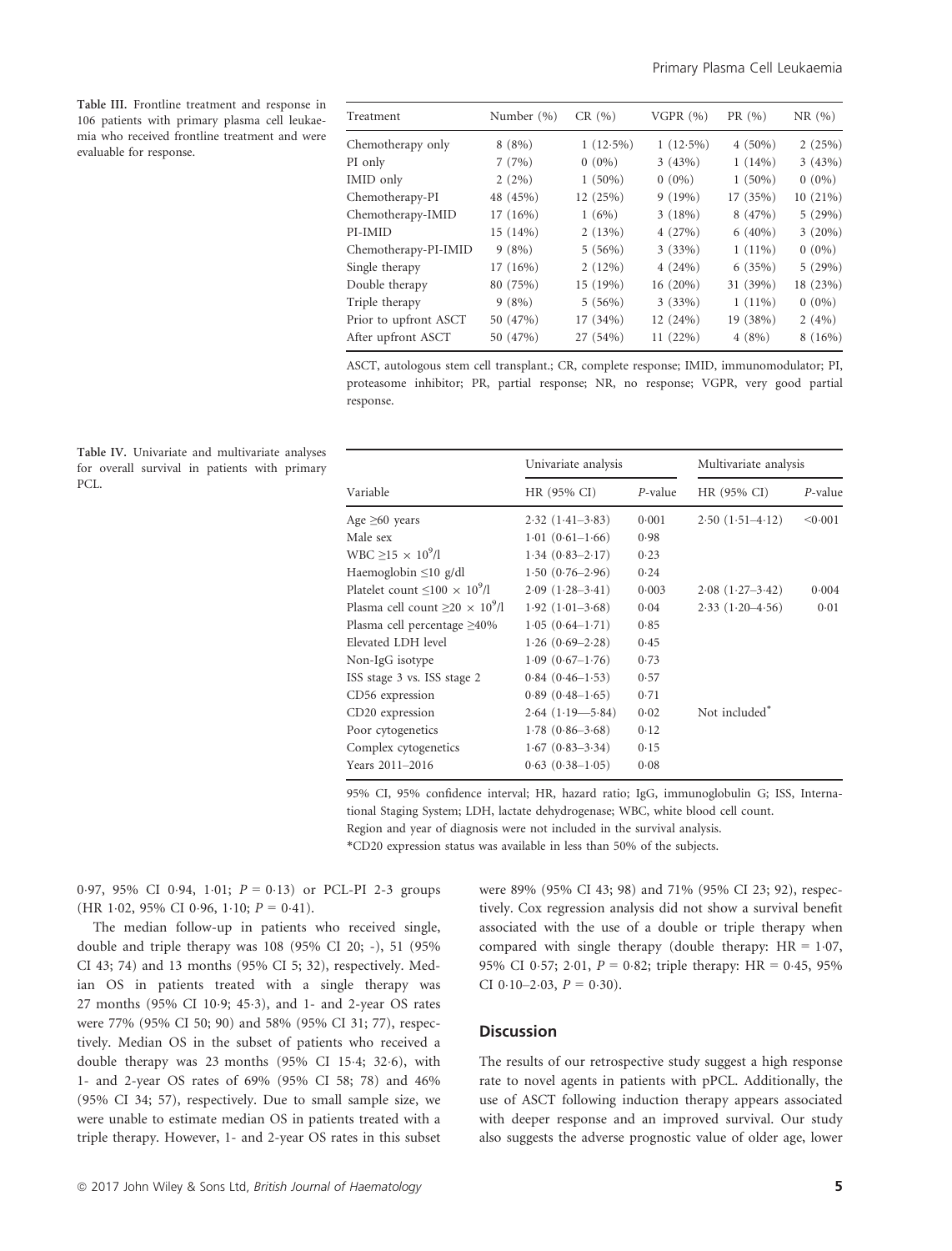

Fig 1. Overall survival estimates in 117 primary plasma cell leukaemia patients for the entire cohort (A), by age (B), platelet count (C) and plasma cell count in peripheral blood (D). 95% CI, 95% confidence interval; PCC, plasma cell count; PCL, plasma cell leukaemia; PLT, platelet count. [Colour figure can be viewed at wileyonlinelibrary.com]



Fig 2. Overall survival estimates in 117 patients with primary plasma cell leukaemia by pPCL Prognostic Index. PCL, plasma cell leukaemia; PCL-PI, plasma cell leukaemia prognostic index. [Colour figure can be viewed at wileyonlinelibrary.com]

platelet counts and higher absolute PC counts in patients with pPCL, with the formulation of a novel and easy-to-use pPCL prognostic index.

Historically, the prognosis in pPCL has been poor. Although recent evidence suggests that upfront incorporation of ASCT and novel-agent therapies may provide survival benefits in patients with this condition, available data in this matter are still limited. The largest study analysing the outcomes of ASCT in pPCL was the retrospective report by the European Group for Blood and Marrow Transplantation, including data on 272 patients. The study demonstrated that individuals subjected to ASCT were more likely to enter complete remission, with median OS of 26 months (95% CI 195; 319) (Drake et al, 2010). Another large study, conducted by the Centre for International Blood and Marrow Transplant Research, included 147 patients, subjected to either ASCT or alloSCT. After 3 years of follow-up, the OS rates for these two groups were 64% and 39%, respectively (Mahindra et al, 2012). These encouraging findings were reflected in the consensus statement of the International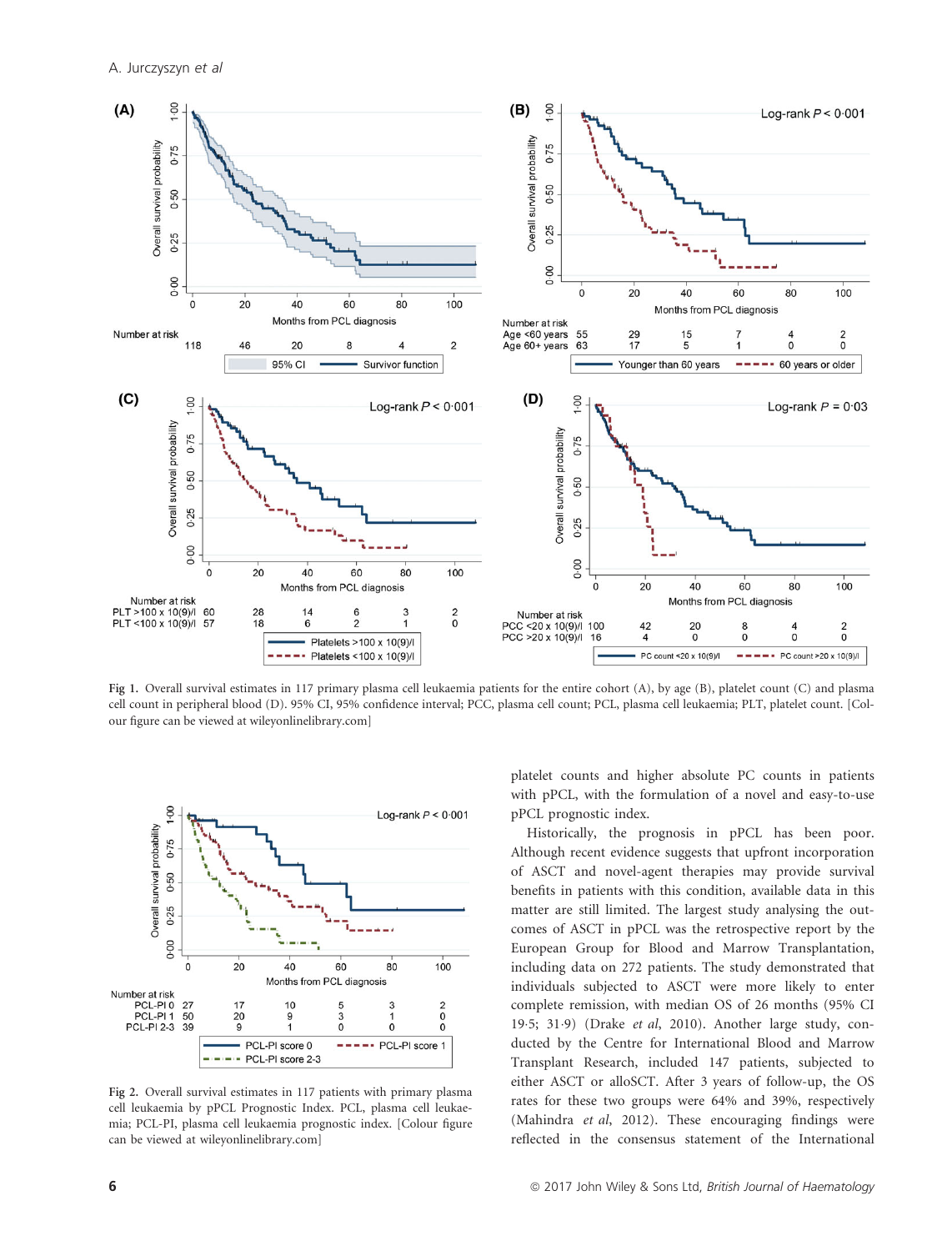Myeloma Working Group, which recommend intensification of pPCL treatment with high-dose therapy followed by ASCT whenever age and clinical condition of the patient do not preclude this approach (Fernández de Larrea et al, 2013). However, the previously mentioned studies were retrospective, registry-based and did not have a comparator group. Our study provides additional semi-comparative data supporting the use of ASCT in pPCL.

Single-institution studies demonstrated that implementation of a proteasome inhibitor, bortezomib, may increase ORR up to 78%, and prolong median OS to 18–28 months (Esparís-Ogando et al, 2005; Musto et al, 2007; Lebovic et al, 2011; D'Arena et al, 2012; van de Donk et al, 2012). Also, lenalidomide, an immunomodulatory drug, was shown to be effective for pPCL in small retrospective studies (Benson & Smith, 2007; Musto et al, 2008; Olivieri et al, 2009). Additional promising results have also been reported from singleinstitution prospective trials. In a prospective phase II study conducted by the Intergroupe Francophone du Myelome, 40 patients with pPCL received four alternating cycles of bortezomib, dexamethasone plus doxorubicin or cyclophosphamide, followed by ASCT. The ORR to induction therapy was 69%, and the median OS was 37 months (95% CI 25.6; not reached) (Royer et al, 2016). Also, the only reported prospective trial of lenalidomide confirmed the efficacy of this agent in combination with low-dose dexamethasone in a group of 23 patients with pPCL (Musto et al, 2014). The ORR for the whole study group was 74%, and the median OS time 28 months. A better survival was reported in the subset of patients who underwent ASCT following lenalidomide and dexamethasone induction (Musto et al, 2014).

Our findings are consistent with the above-mentioned results. In our study, 78% of pPCL patients showed at least PR to upfront therapy, with a median OS of 23 months, and 80% of the patients either maintained or improved their response after ASCT following induction. Furthermore, median OS in patients who received an upfront ASCT was nearly three times longer than in those who did not (35 vs. 13 months). Patients who underwent ASCT were more likely to be aged <60 years (67% vs. 29%;  $P = 0.001$ ) and to have PC  $>40\%$  (61% vs. 34%;  $P = 0.02$ ). No other differences were seen in sex, WBC, haemoglobin, platelet, PC count, poor or complex cytogenetics. Due to the small size and heterogeneity of the sample, we were unable to analyse the effects of each agent separately. Nevertheless, although the follow-up time for the subset of patients receiving the triple therapy (chemotherapy, proteasome inhibitor, and immunomodulatory drug) was too short (median follow-up about 1 year), there is encouraging evidence that the estimated 1- and 2-year OS rates in this group might be higher than with single or double therapy.

We identified three independent adverse prognostic factors in patients with pPCL: age ≥60 years, platelet count <100 × 10<sup>9</sup>/l, and peripheral blood PC count ≥20 × 10<sup>9</sup>/l. The median OS for individuals without any risk factors was approximately 4 years, which was nearly four times longer than for patients with 2–3 risk factors. Published evidence regarding prognostic factors in pPCL is generally sparse and inconclusive. The value of some parameters with prognostic impact in MM, e.g. cytogenetic abnormalities, remains unclear in pPCL, primarily due to the small size and heterogeneity of examined samples (Jelinek et al, 2015). Nevertheless, both published evidence and our unpublished clinical experience suggest that the identified prognostic indicators are linked to pPCL biology. PC count is a diagnostic criterion of PCL and a measure of its severity (Jimenez-Zepeda & Dominguez, 2006). In turn, the fact that younger subjects included in our series had longer OS probably reflected their better performance status, which has already been shown to be a favourable predictor of survival in pPCL (Vela-Ojeda et al, 2002; Colovic et al, 2008). Furthermore, younger patients are more likely to undergo ASCT following induction therapy (Jelinek et al, 2015; Gonsalves, 2017). Finally, the negative prognostic value of lower platelet count in pPCL has been demonstrated in previous single-institution studies (Colovic et al, 2008; Katodritou et al, 2014).

Our findings have important clinical implications. First, using the 3-variable pPCL-PI, we were able to identify a subset of patients who may particularly benefit from more intensive therapy. Second, all three variables included in the index can be easily determined at the time of pPCL diagnosis, in comparison to PC immunophenotype or cytogenetic abnormalities, especially in the community. Finally, all these observations derive from a large series of 117 patients from three continents, minimizing the bias of ethnic background of the study subjects.

Potential limitations of this study include its retrospective character, lack of protocol standardization, and incomplete clinical and laboratory data, particularly regarding the immunophenotypic and cytogenetic characteristics of PCs. Thus, we were unable to include other potential variables of importance in the survival regression models, or to formulate any firm conclusions regarding the immunophenotypic and cytogenetic profiles of pPCL. Another important inherent weakness of a retrospective study is selection bias. We have minimized this bias by including consecutive patients at each of the participating institutions.

In conclusion, our study confirmed that the prognosis in pPCL could be improved with the implementation of novel therapies, such as proteasome inhibitors and immunomodulators as well as ASCT. Of significant clinical interest in future management of patients with PCL is the availability of anti-CD38 monoclonal antibodies as single agents or in combination. The PCL-PI reported here should be independently validated.

### Author contributions

AJ, DHV and JJC designed the study and drafted the initial manuscript. All the authors provided patient data for the study, provided critical input and approved the final manuscript.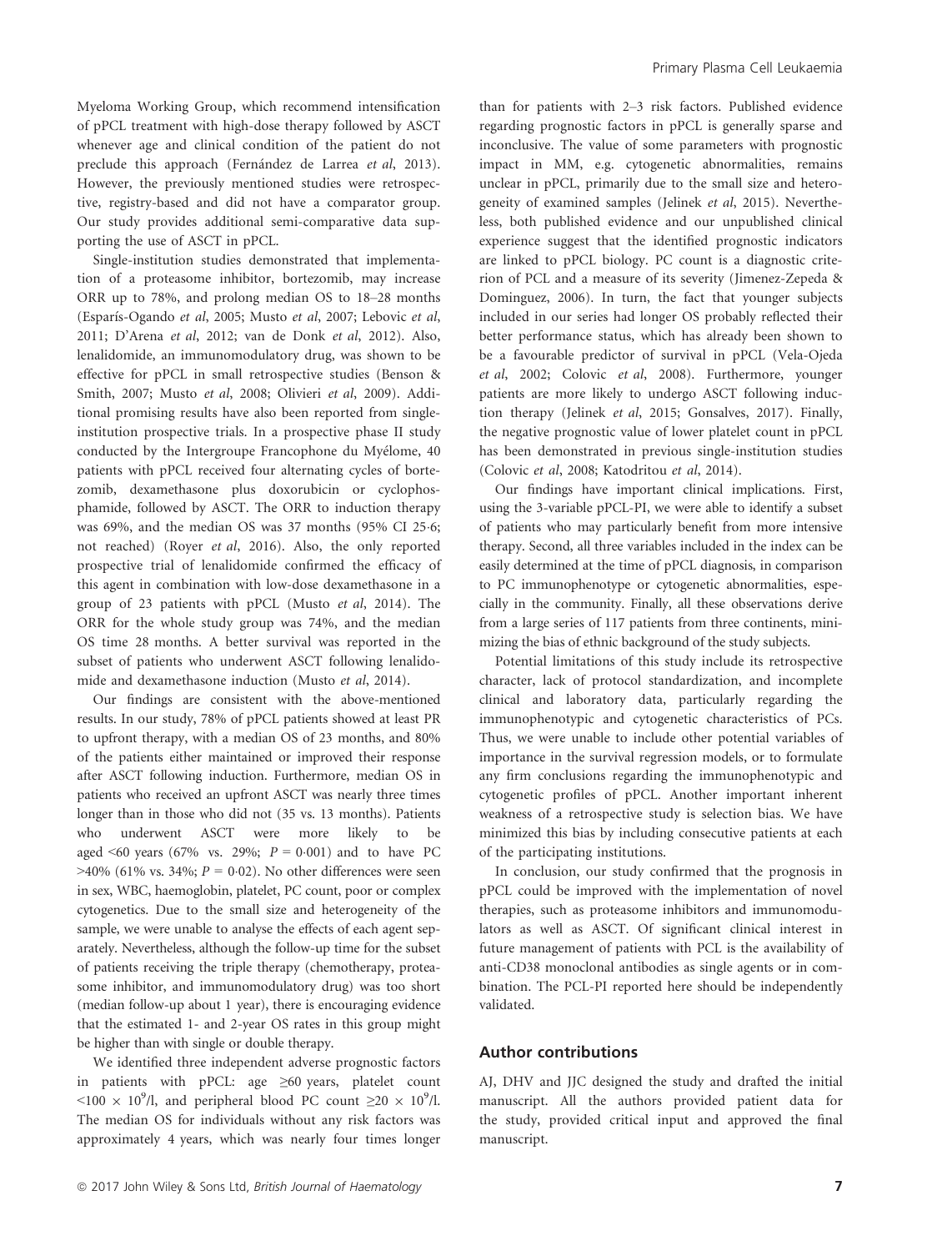#### References

- Benson, D.M. & Smith, M.K. (2007) Effectiveness of lenalidomide (Revlimid) for the treatment of plasma cell leukemia. Leukemia & Lymphoma, 48, 1423–1425.
- Colovic, M., Jankovic, G., Suvajdzic, N., Milic, N., Dordevic, V. & Jankovic, S. (2008) Thirty patients with primary plasma cell leukemia: a single center experience. Medical Oncology, 25, 154–160.
- D'Arena, G., Valentini, C.G., Pietrantuono, G., Guariglia, R., Martorelli, M.C., Mansueto, G., Villani, O., Onofrillo, D., Falcone, A., Specchia, G., Semenzato, G., Di Renzo, N., Mastrullo, L., Venditti, A., Ferrara, F., Palumbo, A., Pagano, L. & Musto, P. (2012) Frontline chemotherapy with bortezomib-containing combinations improves response rate and survival in primary plasma cell leukemia: a retrospective study from GIMEMA Multiple Myeloma Working Party. Annals of Oncology, 23, 1499–1502.
- van de Donk, N.W., Lokhorst, H.M., Anderson, K.C. & Richardson, P.G. (2012) How I treat plasma cell leukemia. Blood, 120, 2376–2389.
- Drake, M.B., Iacobelli, S., van Biezen, A., Morris, C., Apperley, J.F., Niederwieser, D., Björkstrand, B. & Gahrton, G. (2010) Primary plasma cell leukemia and autologous stem cell transplantation. Haematologica, 95, 804–809.
- Durie, B.G., Harousseau, J.L., Miguel, J.S., Blade, J., Barlogie, B., Anderson, K., Gertz, M., Dimopoulos, M., Westin, J., Sonneveld, P., Ludwig, H., Gahrton, G., Beksac, M., Crowley, J., Belch, A., Boccadaro, M., Cavo, M., Turesson, I., Joshua, D., Vesole, D., Kyle, R., Alexanian, R., Tricot, G., Attal, M., Merlini, G., Powles, R., Richardson, P., Shimizu, K., Tosi, P., Morgan, G. & Rajkumar, S.V. (2006) International uniform response criteria for multiple myeloma. Leukemia, 20, 1467–1473.
- Esparís-Ogando, A., Alegre, A., Aguado, B., Mateo, G., Gutiérrez, N., Bladé, J., Schenkein, D., Pandiella, A. & San Miguel, J.F. (2005) Bortezomib is an efficient agent in plasma cell leukemias. International Journal of Cancer, 114, 665–667.
- Fernández de Larrea, C., Kyle, R.A., Durie, B.G., Ludwig, H., Usmani, S., Vesole, D.H., Hajek, R., San Miguel, J.F., Sezer, O., Sonneveld, P., Kumar, S.K., Mahindra, A., Comenzo, R., Palumbo, A., Mazumber, A., Anderson, K.C., Richardson, P.G., Badros, A.Z., Caers, J., Cavo, M., LeLeu, X., Dimopoulos, M.A., Chim, C.S., Schots, R., Noeul, A., Fantl, D., Mellqvist, U.H., Landgren, O., Chanan-Khan, A., Moreau, P., Fonseca, R., Merlini, G., Lahuerta, J.J., Blade, J., Orlowski, R.Z. & Shah, J.J. (2013) Plasma cell leukemia: consensus statement on diagnostic requirements, response criteria and treatment recommendations by the International Myeloma Working Group. Leukemia, 27, 780–791.
- Gluzinski, A. & Reichenstein, M. (1907) Myeloma i leukaemia lymphatica (plasmocellularis). Polskie Archiwum Nauk Biochemicznych i Lekarskich, 3, 181–211.
- Gonsalves, W.I. (2017) Primary plasma cell leukemia: a practical approach to diagnosis and clinical management. American Journal of Hematology/Oncology, 13, 21–25.
- Gonsalves, W.I., Rajkumar, S.V., Go, R.S., Dispenzieri, A., Gupta, V., Singh, P.P., Buadi, F.K., Lacy, M.Q., Kapoor, P., Dingli, D., Lust, J.A., Zeldenrust, S.R., Hayman, S.R., Kyle, R.A., Gertz, M.A. & Kumar, S.K. (2014) Trends in survival of patients with primary plasma cell leukemia: a population-based analysis. Blood, 124, 907–912.
- Jelinek, T., Kryukov, F., Rihova, L. & Hajek, R. (2015) Plasma cell leukemia: from biology to treatment. European Journal of Haematology, 95, 16–26.
- Jimenez-Zepeda, V.H. & Dominguez, V.J. (2006) Plasma cell leukemia: a rare condition. Annals of Hematology, 85, 263–267.
- Jurczyszyn, A., Zawirska, D. & Skotnicki, A.B. (2011) Plasma cell leukemia: a highly aggressive monoclonal gammopathy with a very poor prognosis. Przegląd Lekarski, 68, 320-325.
- Katodritou, E., Terpos, E., Kelaidi, C., Kotsopoulou, M., Delimpasi, S., Kyrtsonis, M.C., Symeonidis, A., Giannakoulas, N., Stefanoudaki, A., Christoulas, D., Chatziaggelidou, C., Gastari, V., Spyridis, N., Verrou, E., Konstantinidou, P., Zervas, K. & Dimopoulos, M.A. (2014) Treatment with bortezomib-based regimens improves overall response and predicts for survival in patients with primary or secondary plasma cell leukemia: analysis of the Greek myeloma study group. American Journal of Hematology, 89, 145–150.
- Lebovic, D., Zhang, L., Alsina, M., Nishihori, T., Shain, K.H., Sullivan, D., Ochoa-Bayona, J.L., Kharfan-Dabaja, M.A. & Baz, R. (2011) Clinical outcomes of patients with plasma cell leukemia in the era of novel therapies and hematopoietic stem cell transplantation strategies: a singleinstitution experience. Clinical Lymphoma, Myeloma & Leukemia, 11, 507–511.
- Mahindra, A., Kalaycio, M.E., Vela-Ojeda, J., Vesole, D.H., Zhang, M.J., Li, P., Berenson, J.R., Bird, J.M., Dispenzieri, A., Gajewski, J.L., Gale, R.P., Holmberg, L., Kumar, S., Kyle, R.A., Lazarus, H.M., Lonial, S., Mikhael, J., Milone, G.A., Munker, R., Nath, R., Saccaro, S., To, L.B., Vogl, D.T., Wirk, B. & Hari, P. (2012) Hematopoietic cell transplantation for primary plasma cell leukemia: results from the Center for International Blood and Marrow Transplant Research. Leukemia, 2012, 26, 1091–1097.
- Musto, P., Rossini, F., Gay, F., Pitini, V., Guglielmelli, T., D'Arena, G., Ferrara, F., Filardi, N., Guariglia, R. & Palumbo, A. (2007) Efficacy and safety of bortezomib in patients with plasma cell leukemia. Cancer, 109, 2285–2290.
- Musto, P., Pietrantuono, G., Guariglia, R., Villani, O., Martorelli, M.C., D'Auria, F., Zonno, A. & Lerose, R. (2008) Salvage therapy with lenalidomide and dexamethasone in relapsed primary plasma cell leukemia. Leukemia Research, 32, 1637–1638.
- Musto, P., Simeon, V., Martorelli, M.C., Petrucci, M.T., Cascavilla, N., Di Raimondo, F., Caravita, T., Morabito, F., Offidani, M., Olivieri, A., Benevolo, G., Mina, R., Guariglia, R., D'Arena, G., Mansueto, G., Filardi, N., Nobile, F., Levi, A., Falcone, A., Cavalli, M., Pietrantuono, G., Villani, O., Bringhen, S., Omede, P., Lerose, R., Agnelli, L., Todoerti, K., Neri, A., Boccadoro, M. & Palumbo, A. (2014) Lenalidomide and low-dose dexamethasone for newly diagnosed primary plasma cell leukemia. Leukemia, 28,  $222 - 225$
- Noel, P. & Kyle, R.A. (1987) Plasma cell leukemia: an evaluation of response to therapy. American Journal of Medicine, 83, 1062–1068.
- Olivieri, A., Attolico, I., Cimminiello, M., Discepoli, G. & Cifarelli, R.A. (2009) Lenalidomide can induce graft versus leukemia effect in primary plasma cell leukemia: a case report. Leukemia Research, 33, e191–e193.
- Pagano, L., Valentini, C.G., De Stefano, V., Venditti, A., Visani, G., Petrucci, M.T., Candoni, A., Specchia, G., Visco, C., Pogliani, E.M., Ferrara, F., Galieni, P., Gozzetti, A., Fianchi, L., De Muro, M., Leone, G., Musto, P. & Pulsoni, A; Gruppo Italiano Malattie EMatologiche dell' dulto, Acute Leukemia Working Party (2011) Primary plasma cell leukemia: a retrospective multicenter study of 73 patients. Annals of Oncology, 22, 1628–1635.
- Peijing, Q., Yan, X., Yafei, W., Dehui, Z., Zengjun, L., Junyuan, Q., Yaozhong, Z. & Lugui, Q. (2009) A retrospective analysis of thirty-one cases of plasma cell leukemia from a single center in China. Acta Haematologica, 121, 47–51.
- Reece, D.E., Phillips, M., Chen, C.I., Tiedemann, R.E., Trudel, S., Masih-Khan, E., Jimenez-Zepeda, V.H. & Kukreti, V. (2013) Induction therapy with cyclophosphamide, bortezomib, and dexamethasone (CyBorD) for primary plasma cell leukemia (pPCL). Blood, 122, 5378.
- Royer, B., Minvielle, S., Diouf, M., Roussel, M., Karlin, L., Hulin, C., Arnulf, B., Macro, M., Cailleres, S., Brion, A., Brechignac, S., Belhadj, K., Chretien, M.L., Wetterwald, M., Chaleteix, C., Tiab, M., Leleu, X., Frenzel, L., Garderet, L., Choquet, S., Fuzibet, J.G., Dauriac, C., Forneker, L.M., Benboubker, L., Facon, T., Moreau, P., Avet-Loiseau, H. & Marolleau, J.P. (2016) Bortezomib, doxorubicin, cyclophosphamide, dexamethasone induction followed by stem cell transplantation for primary plasma cell leukemia: a prospective phase II study of the Intergroupe Francophone du Myelome. Journal of Clinical Oncology, 34, 2125–2132.
- Tiedemann, R.E., Gonzalez-Paz, N., Kyle, R.A., Santana-Davila, R., Price-Troska, T., Van Wier, S.A., Chng, W.J., Ketterling, R.P., Gertz, M.A., Henderson, K., Greipp, P.R., Dispenzieri, A., Lacy, M.Q., Rajkumar, S.V., Bergsagel, P.L., Stewart, A.K. & Fonseca, R. (2008) Genetic aberrations and survival in plasma cell leukemia. Leukemia, 22, 1044–1052.
- Vela-Ojeda, J., García-Ruiz Esparza, M.A., Rosas-Cabral, A., Padilla-González, Y., García-Chávez,